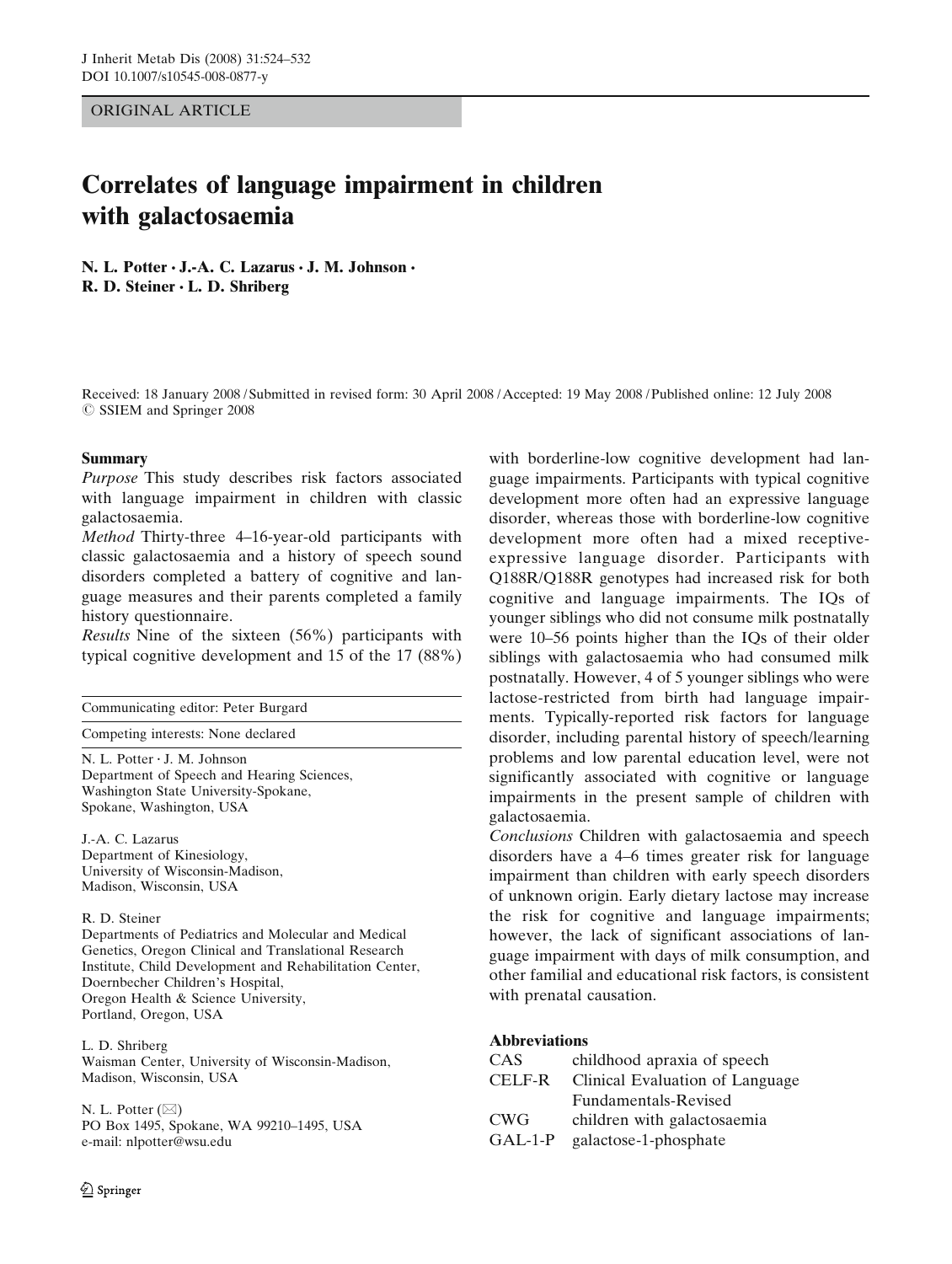| <b>GALT</b> | galactose-1-phosphate uridyl transferase |
|-------------|------------------------------------------|
| GFTA-2      | Goldman-Fristoe Test of Articulation-2   |
| KBIT-2      | Kaufman Brief Intelligence Test,         |
|             | Second Edition                           |
| <b>OWLS</b> | Oral and Written Language Scales         |
| <b>SD</b>   | speech delay                             |
| <b>SSD</b>  | speech sound disorder                    |
| <b>ST</b>   | speech-language therapy                  |
| <b>WISC</b> | Wechsler Intelligence Scale for Children |
|             |                                          |

## Introduction

Classic galactosaemia is an autosomal recessive inborn error of metabolism that results in an inability to metabolize the milk sugar *galactose* due to a deficiency of galactose-1-phosphate uridyl transferase (GALT), an enzyme needed to convert galactose-1-phosphate (GAL-1-P) to glucose-1-phosphate (Segal and Berry [2001\)](#page-8-0). GALT enzyme deficiency places children with galactosaemia at risk for neurodevelopmental disorders, likely due to accumulation of toxic metabolites. Studies have estimated that 38–65% of children with galactosaemia have neurodevelopmental speech disorders (Nelson [1995;](#page-8-0) Nelson et al [1991;](#page-8-0) Robertson et al [2000;](#page-8-0) Segal [1998](#page-8-0); Waggoner et al [1990](#page-8-0); Waisbren et al [1983;](#page-8-0) Webb et al [2003](#page-8-0)). Of the children with galactosaemia who have speech disorders, more than 90% have been reported to have co-occurring language disorders, which include vocabulary and word retrieval deficits (Waggoner et al [1990](#page-8-0); Waisbren et al [1983](#page-8-0)).

# Speech sound disorders in children with galactosaemia

Children's speech sound disorders (SSDs) may be divided into a common form termed speech delay (SD) and a rarer form associated with motor speech impairment termed childhood apraxia of speech (CAS). The presence and persistence of SSDs observed in some children with galactosaemia have frequently been classified as meeting criteria for CAS. A major constraint on the findings from such research reports is the inclusionary criteria used to classify children's speech error patterns as CAS. Over 50 definitions of CAS were identified in a recent Technical Report on this disorder by the American Speech-Language-Hearing Association ([2007\)](#page-8-0), and a number of speech tasks and checklists have been used to attempt to differentiate CAS from the far more prevalent SD subtype of SSD. At present, there is no

validated list of diagnostic features that differentiate CAS from other types of SSD. The present data do not address the hypothesis of CAS in children with galactosaemia, the topic of a larger ongoing study from which the present data were obtained.

Risk factors for persistent cognitive, speech, and language impairment in children with galactosaemia

There are conflicting views on the relationship between cognitive impairment in children with galactosaemia and the prevalence, severity, and persistence of speech-language disorders. Kaufman and colleagues ([1995\)](#page-8-0) concluded that speech and language deficits are part of a more global set of cognitive impairments. They reported that scores on standardized speech and language tests were concordant with scores on cognitive ability tests of children and adults with galactosaemia ( $N = 45$ ). This perspective was not supported by the findings reported in Waisbren and colleagues ([1983\)](#page-8-0), who stated that language skills in children with galactosaemia were particularly poor relative to their other abilities. Waisbren and colleagues ([1983](#page-8-0)) reported that more than half of their modest sample of children with galactosaemia with normal cognitive function  $(N=7)$  and one with borderline-low cognitive function had language impairments. Similarly, based on one of the largest available surveys (350 cases) of children with galactosaemia, Waggoner and colleagues ([1990\)](#page-8-0) reported that language disorders were more prevalent in, but not limited to, children with borderline or low IQ scores.

Other possible risk factors for cognitive, speech, and language impairment in children with galactosaemia include genotype and early exposure to dietary lactose. There is agreement across most studies that the genotype Q188R/Q188R is a risk factor for cognitive and speech disorders. Robertson and colleagues [\(2000](#page-8-0)) reported that 47% of children with galactosaemia who were homozygous for Q188R had speech disorders, compared with 41–43% of children with galactosaemia who had other genotypes. Children with galactosaemia have IQ scores in the typical  $(85-115)$  or borderlinelow (60–84) range, with considerable intersubject variability (Antshel et al [2004\)](#page-8-0). Shield and colleagues ([2000\)](#page-8-0) found that IQ scores for children with galactosaemia with the Q188R/Q188R genotype were 20 points lower (74 vs 95) than in other genotypes. However, findings in two other studies did not support lower cognitive function in children homozygous for Q188R. Cleary and colleagues [\(1995\)](#page-8-0) and Kaufman and colleagues ([1995](#page-8-0)) reported that Q188R homozygous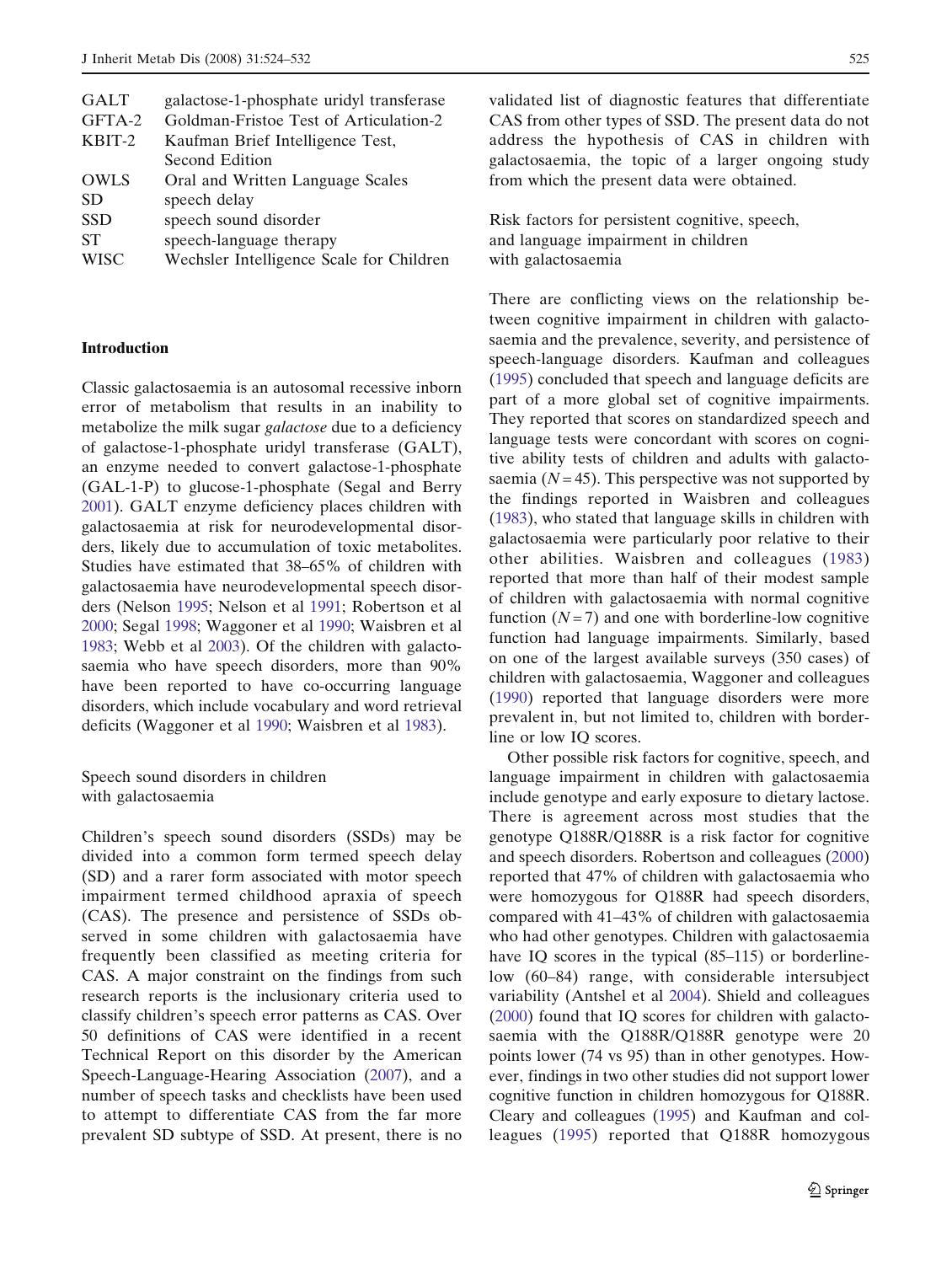participants had equivalent or slightly higher scores on cognitive tests than found in children with galactosaemia with other genotypes.

Few data are available on the effects of postnatal milk consumption and subsequent neonatal illness on cognitive and language outcomes. The available findings indicate that the prevalence of cognitive, speech, and language impairment is not significantly associated with age at diagnosis of galactosaemia, initiation of lactose-restricted diet, or dietary compliance (Antshel et al [2004](#page-8-0); Bosch [2006](#page-8-0); Nelson et al [1991;](#page-8-0) Waggoner et al [1990;](#page-8-0) Waisbren et al [1983](#page-8-0)). Findings differ among studies of older siblings with postnatal complications due to early exposure to dietary lactose and their younger siblings whose lactose was restricted from birth. Waggoner and colleagues ([1990](#page-8-0)) reported that in IQ tests with 29 multiplex families the younger siblings averaged 12 points higher than their older siblings, whereas Fishler and colleagues ([1980\)](#page-8-0) reported that three of the younger siblings averaged 24 points higher and eight younger siblings averaged 10 points lower than their older siblings. Although none of the studies examining multiplex families have had sufficient power to detect significant between-group differences in the cognitive function of older and younger siblings, the spread in test scores suggests that early milk consumption may contribute to long-term cognitive complications.

Efficacy studies are inconclusive on the persistence of speech, language, and educational deficits in children with galactosaemia who have had early intensive intervention. Two papers reported that early speech therapy prevents future educational problems and allows children with galactosaemia to participate in normal behavioural development (Robertson et al [2000](#page-8-0); Webb et al [2003](#page-8-0)). Other follow-up studies, however, report that impairments persist even with intervention (Nelson et al [1991;](#page-8-0) Schweitzer et al [1993;](#page-8-0) Waggoner et al [1990\)](#page-8-0).

#### Statement of purpose

Research is unclear about risk factors for language disorder in children with galactosaemia, particularly the relationship between cognitive status and persistent language impairment. Among the studies cited, none has reported the language status of children with galactosaemia with average compared to those with below average intellectual function. The goal of the present study was to assemble findings on associations among cognition, receptive and expressive language status, and risk and protective factors in children with classic galactosaemia, with implications for early identification and appropriate intervention.

# Method

## Participants

Participants were recruited from three sources as a part of a larger study on childhood apraxia of speech, including postal and e-mail announcements to the patients in the University of Wisconsin-Madison Biochemical Genetics Program and two parent support groups (Parents of Galactosemic Children and Galactosemic Families of Minnesota). Primary inclusionary criteria for the present study were a diagnosis of classic galactosaemia and a current or previous history of speech disorder, both by parental report. Exclusionary criteria included a first language other than English, bilateral hearing loss of greater than 40 dB at 1000, 2000, or 4000 Hz, and diagnosed structural anatomical disorders such as cleft palate. A total of 63 people volunteered to participate. Twenty-three were excluded on the basis of inclusionary/exclusionary criteria (were not within target age range  $(N=6)$ ; did not have a history of SSD  $(N=7)$ ; had a diagnosis of Duarte galactosaemia ( $N=1$ ); first language was not English  $(N=1)$ ; had a cleft palate  $(N=1)$ ; had a significant hearing impairment  $(N=2)$ ; or did not live in the United States  $(N=5)$ ). Of the 40 volunteers who met the inclusionary criteria; seven were unable to be scheduled because of family illnesses, death, time conflicts, or geographic location. The final group of 33 participants included 22 male and 11 female subjects, aged 4–16 years. Twenty-two of the participants were the only child in their family with galactosaemia and 11 were from five multiplex families in which two and three of the siblings had galactosaemia. Thirteen of the participants (39%) had a Q188R/ Q188R genotype, 11 (33%) had Q188R/other genotypes, and 9 (27%) had unknown genotypes. All participants had hearing that was within normal limits with the exception of one child who had a mild  $(20-35)$ dB) bilateral sensorineural hearing loss. Parental report indicated that all of the participants had been on a galactose-restricted diet since their diagnosis of galactosaemia.

#### Procedures

The examiner (first author) was an experienced speech-language pathologist who tested the participants in their homes. All parents signed an informed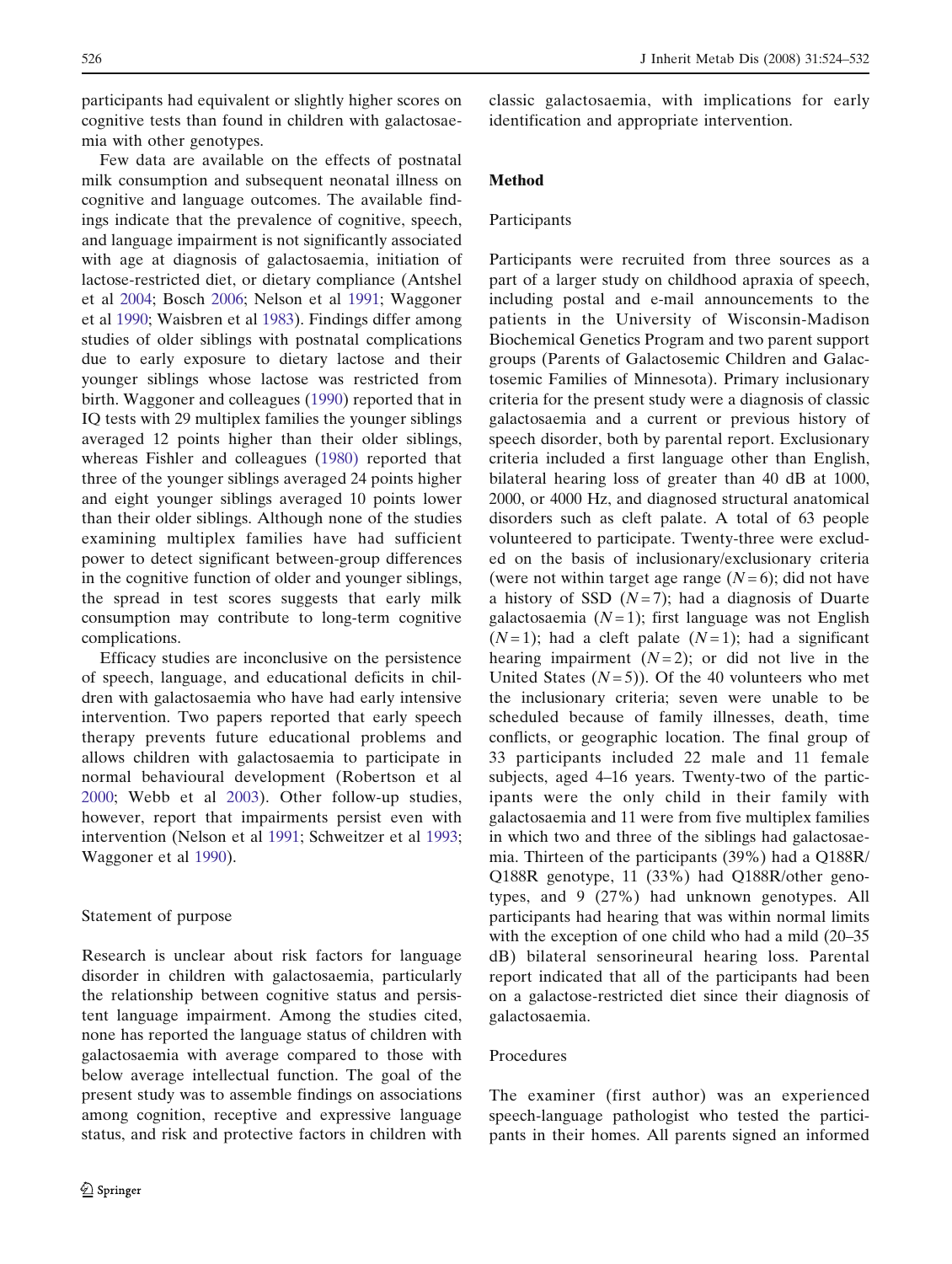<span id="page-3-0"></span>consent form granting permission for their children to participate in the study and all participants over age 11 years signed assent forms, both of which were approved by a University of Wisconsin-Madison institutional review board. Parents (most typically the mother) completed a case history questionnaire that included a detailed family history.

The test battery administered to all participants included a hearing screening at 25 dB HL for 1000, 2000, and 4000 Hz, the Listening Comprehension Scale (receptive language measure) and Oral Expression Scale (expressive language measure) from the Oral and Written Language Scales (OWLS; Carrow-Woolfolk [1995\)](#page-8-0), and the Kaufman Brief Intelligence Test, Second Edition (KBIT-2; Kaufman and Kaufman [2004\)](#page-8-0).

Psychometric information for the standardized tests

Reliability and validity estimates for the OWLS Listening Comprehension subtest include an internal reliability of 0.84 (range 0.75–0.89), inter-rater reliability of 0.95, test–retest reliability of 0.73–0.80, and a standard error of measure of 6.1 points; coefficients for the Oral Expression subtest include an internal reliability of 0.87 (range 0.76–0.91), inter-rater reliability of 0.95, test–retest reliability of 0.77–0.86, and a standard error of measure of 5.4 points (Carrow-Woolfolk [1995\)](#page-8-0). In criterion validity studies, Carrow-Woolfolk ([1995\)](#page-8-0) reported receptive language coefficients of 0.80 for the OWLS Listening Comprehension subtest with Clinical Evaluation of Language Fundamentals-Revised (CELF-R) scores and 0.85 for the OWLS Oral expression with the CELF Expressive Language sub test (Semel et al [1987](#page-8-0)).

Psychometric estimates for the K-BIT-2 include an internal reliability for the IQ composite of 0.93 (range 0.89–0.93), test–retest reliability range of 0.88–0.89, and a standard error of measure of 4.3 points (Kaufman and Kaufman [2004\)](#page-8-0). The K-BIT-2 has acceptable correlations with the WISC-III for diverse populations including children with learning disabilities and with typical development  $(r=0.87;$  Canivez et al [2005](#page-8-0); Wechsler [1991](#page-8-0)), economically disadvantaged minorities (Grados and Russo-Garcia [1999](#page-8-0)), and gifted students (Levinson and Folino [1994\)](#page-8-0).

## Statistical methods

Between group differences were assessed using analysis of variance. Pairwise Pearson correlations were used to test for relationships among variables. The Fisher exact probability procedure was used to test

| status                                |                                            |                                                                                    |                                         |                                         |                                                                                                      | Table 1 Age, genotype, IQ standard scores (SS), language SS, language impairment classification, and current speech-language therapy status for participants divided by cognitive |                                                           |
|---------------------------------------|--------------------------------------------|------------------------------------------------------------------------------------|-----------------------------------------|-----------------------------------------|------------------------------------------------------------------------------------------------------|-----------------------------------------------------------------------------------------------------------------------------------------------------------------------------------|-----------------------------------------------------------|
| Group                                 | (range) in years<br>Median age<br>Mean age | Genotype<br>$(N, \, \% )$                                                          | Median SS (range)<br>Mean <sub>SS</sub> | Median SS (range)<br>Mean <sub>SS</sub> | Receptive language Expressive language Classification and<br>Median SS (range)<br>Mean <sub>SS</sub> | impairment $(N, %)$<br>type of language                                                                                                                                           | Currently receiving<br>speech-language<br>therapy $N$ (%) |
| A Typical IQ $(N=16)$ 8.2             | $7.8(4.6-13.2)$                            | Q188R/Q188R<br>2188R/other<br>$(4, 25\%)$<br>$(3, 19\%)$<br>$(9, 56\%)$<br>Jnknown | 100.5 (86-111)<br>$^{99}$               | 88 (69-113)<br>5                        | 84.5 (73-118)<br>88                                                                                  | Mixed receptive-expressive<br>Language impaired<br>Expressive only<br>$(6, 38\%)$<br>$(9, 56\%)$<br>$(3, 18\%)$                                                                   | 10(63%)                                                   |
| B Borderline-Low IQ 9.3<br>$(N = 17)$ | $8.7(4.8 - 16.1)$                          | 2188R/Q188R<br>2188R/other<br>$(9, 53\%)$<br>$(3, 18\%)$<br>$(5, 29\%)$<br>Unknown | 76 (40-84)<br>74                        | $71(40-89)$<br>71                       | 75 (40-99)<br>73                                                                                     | Mixed receptive-expressive<br>Language impaired<br>Expressive only<br>$(15, 88\%)$<br>$(2, 12\%)$<br>$(13, 76\%)$                                                                 | 15 (88%)                                                  |
|                                       |                                            |                                                                                    |                                         |                                         |                                                                                                      |                                                                                                                                                                                   |                                                           |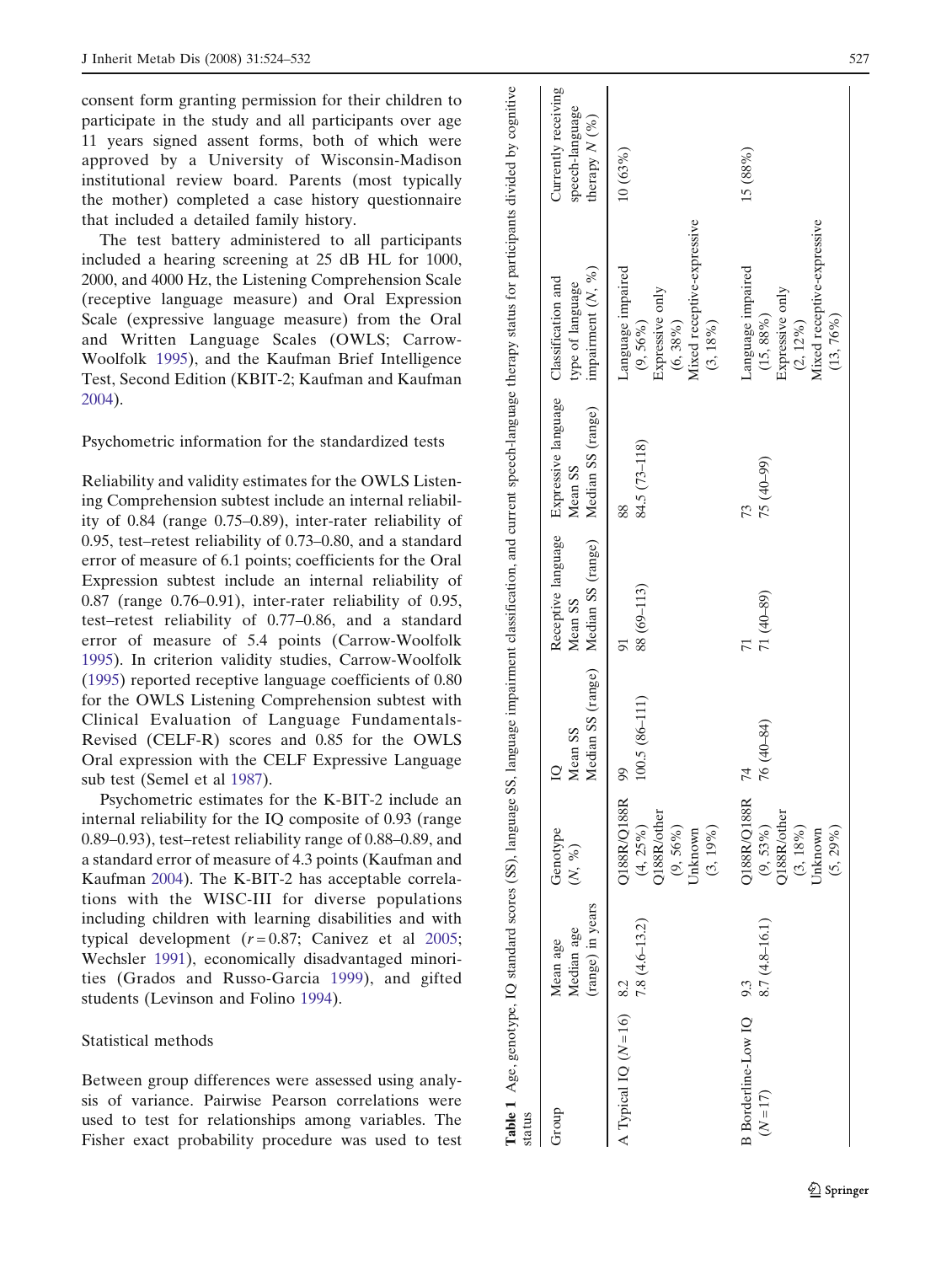for difference in proportions. Significance was set at  $p < 0.05$ .

#### **Results**

## Correlates of language impairments

Participants were divided into two groups based on their full-scale IQ scores using DSM-IV-TR classifications (American Psychiatric Association [2000\)](#page-8-0). Table [1](#page-3-0) shows number of participants, genotypes, IQ scores, receptive and expressive language standard scores, prevalence and type of language impairments, and current speech therapy status by group membership. Group A participants ( $N = 16$ ; 11 male, 5 female, mean age 8.2 years, median age 7.8 years) had standard scores for IQ in the typical range (85–115). Group B  $(N=17; 11$  male, 6 female, mean age 9.3 years, median age 8.7 years) had standard scores for IQ in the borderline-low range (84 and below). Group A included one female subject diagnosed with Asperger syndrome and Group B included one male subject diagnosed with ataxic cerebral palsy.

Proportionally more group B than group A participants were homozygous Q188R (53% and 25%, respectively), but the difference in proportions was not significant (Fisher exact probability =  $0.157$ ). As indicated in Table [1,](#page-3-0) group A participants had a mean IQ standard score of 99 (range = 86–111) and group B participants had a mean IQ standard score of 74 (range = 40–84). There were no significant differences between the verbal and performance IQ standard scores within group A ( $p = 0.17$ ) or group B ( $p = 0.15$ ). WISC IV scores (Wechsler [2003\)](#page-8-0) were available for 4 of the 33 participants. Their full-scale IQ standard scores on this measure were two points lower to 7 points higher than their KBIT-2 IQ composite standard scores but did not change cognitive group membership.

As indicated in Table [1](#page-3-0), group A participants had higher receptive language standard scores  $(F_{1,31} =$ 

19.23,  $p < 0.001$ ) and expressive language standard scores  $(F_{1,31} = 10.92, p < 0.01)$  than those in group B. Using  $-1.25$  SD or below as the criterion for determining language impairment, either expressive language disorder or mixed receptive-expressive language disorder, group B had a greater number of participants with mixed receptive-expressive language disorders  $(F_{1,31} = 15.59, p < 0.01)$  than group A. Age ( $p = 0.13$ ) and sex  $(p=0.81)$  were not significantly associated with IQ scores.

#### Risk factors

#### Genotype

As indicated in Table [1](#page-3-0) and as reorganized in Table 2, genotypes were available for 25 (76%) of the 33 participants. A total of 13 (52%) of the 25 known genotypes were Q188R/Q/188R, and 12 (48%) were Q188R/other. As shown in Table 2, the subgroup of 25 participants with known genotypes was compared on measures of IQ, receptive and expressive language, and the presence and type of language disorder. In this sample, participants with the Q188R/Q/188R genotype had lower IQ  $(F_{1,23} = 7.46, p < 0.05)$  and expressive language  $(F_{1,23} = 6.42, p < 0.05)$  scores but did not have lower receptive language scores than the participants with the Q188R/other genotypes ( $p = 0.10$ ).

## Postnatal milk consumption

Participants in groups A and B did not differ on age at diagnosis of galactosaemia or number of days consuming milk prior to diagnosis. The average age of diagnosis for group A was 8.87 (range 0–35 days) and for group B was 8.35 (range 0–18 days). The average number of days consuming milk prior to diagnosis was 7.62 (range 0–35 days) for group A and 7.1 (range 0–18 days) for group B. The number of days consuming milk prior to diagnosis was not significantly associated with IQ ( $r = 0.09$ ,  $p = 0.60$ ), expressive language

Table 2 Mean and range of IQ, receptive language, expressive language standard scores (SS) and percentage with language impairment for the subgroup of 25 participants with known genotype

| Genotype             | Ю<br>Mean SS<br>Median SS (range) | Receptive language<br>Mean SS<br>Median SS (range) | Expressive language<br>Mean SS<br>Median SS (range) | Mixed receptive-<br>expressive language<br>impairment $(\%)$ | Expressive<br>language<br>impairment $(\% )$ |
|----------------------|-----------------------------------|----------------------------------------------------|-----------------------------------------------------|--------------------------------------------------------------|----------------------------------------------|
| $O188R/O188R (N=13)$ | 80<br>$81(57-100)$                | 76<br>$75(57-113)$                                 | 75<br>$74(55-101)$                                  | 54%                                                          | $77\%$                                       |
| O188R/other $(N=12)$ | 94<br>$98.5(72-111)$              | 87<br>$82(69-113)$                                 | 88<br>$83.5(75-118)$                                | 42%                                                          | 55%                                          |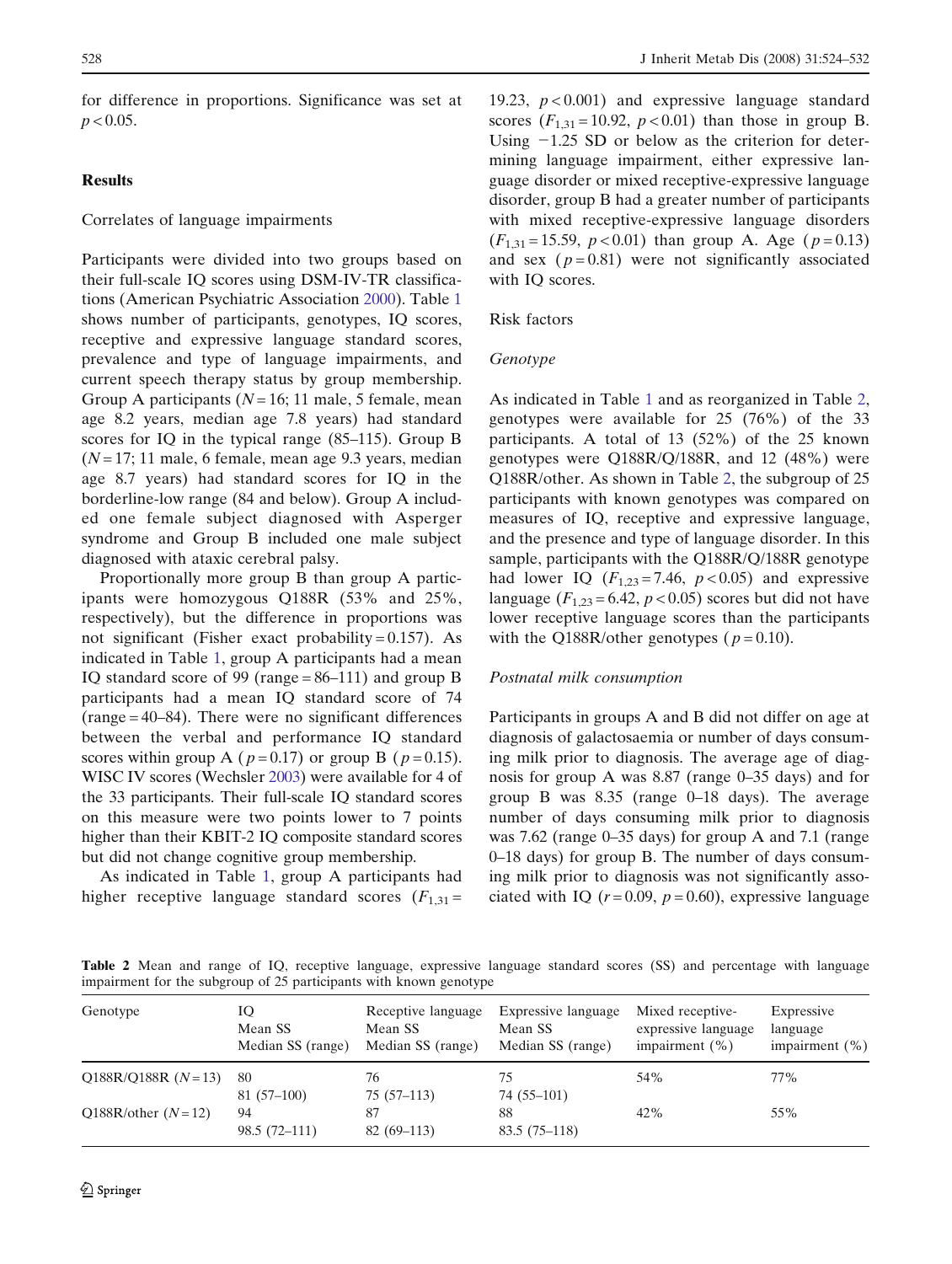$(r = 0.28, p = 0.11)$ , or receptive language  $(r = 0.09,$  $p = 0.58$ ).

Table 3 provides descriptive information for participants in the five multiplex families. In each family, the oldest child consumed milk prior to diagnosis of galactosaemia (range 4–17 days). In one multiplex family the second child consumed milk for 4 days prior to diagnosis; in the other four families the younger children were placed on a nondairy-based formula at birth. As indicated in Table 3, all five younger siblings in these latter four families had higher full-scale IQ scores than their older siblings (average IQ standard score difference 25.2, range 10–56,  $F_{1,8} = 5.72, p < 0.05$ ). However, there were no significant differences in the receptive language ( $p = 0.31$ ) and expressive language  $(p=0.53)$  comparisons completed for these small subgroups of older compared to younger siblings. Descriptively, four of the younger siblings had higher and one had equivalent receptive language scores compared to their older sibling. Two of the younger siblings had higher expressive language scores than their older siblings and three had equivalent scores.

# Parental educational level and history of learning/speech disorders

The educational levels of parents of participants in subgroups A and B did not differ on the highest educational level of either parent ( $p = 0.22$ ). Mean years of paternal education were 14.9 (range = high school graduate–PhD) for group A and 14.9 (ran $ge = 10$ th grade–Master's degree) for group B. Mean years of maternal education were 16.1 (range = high school graduate–PhD) for group A and  $15.2$  (range = high school graduate–Master's degree) for group B. Moreover, the parents' highest educational level did not correlate with their child's IQ ( $p = 0.77$ ), receptive language ( $p = 0.89$ ) or expressive language ( $p = 0.14$ ) standard score. The groups did not differ in history of parental learning or speech disorders, with one group A parent having a history of a speech disorder and one group B parent having a history of reading disabilities.

## Early intervention

Speech-language services are generally viewed as protective factors for persistent speech-language disorders. All participants in the current sample of children with galactosaemia began speech-language therapy (ST) prior to age 4 years (mean =  $2.7$ , range =  $9$ months–3 years of age), with no significant difference between groups A and B on age of initiation of ST  $(p=0.41)$ . Thirty-two of the participants received direct ST (working directly with a speech-language pathologist) and one child received indirect ST (the speech-language pathologist worked with the child's parents who in turn worked with the child). Typically, the participant's individualized education plan included speech, receptive language, and expressive language goals per parental report. At the time they were assessed for the present study, 25 (76%) of the 4–16 year-old participants were still receiving ST, with no significant statistical difference in the percentage of participants in each cognitive level group ( $p = 0.06$ ).

Within group A, IQ was significantly negatively associated with receptive  $(r=0.53, p<0.05)$  and expressive  $(r=0.62, p<0.01)$  language, but IQ was not significantly associated with current enrolment in ST  $(p=0.09)$ . Within group B, IQ was also significantly negatively associated with receptive  $(r=0.70, p<0.01)$ 

Table 3 Birth order, age at diagnosis, number of days consuming milk prior to diagnosis of galactosaemia, IQ standard scores (SS), receptive language SS, and expressive language SS for the five multiplex families

| Family         | Child's birth<br>order | Age at diagnosis<br>in days | Number of days<br>on milk | IQ (SS) | Receptive<br>language (SS) | Expressive<br>language (SS) |
|----------------|------------------------|-----------------------------|---------------------------|---------|----------------------------|-----------------------------|
|                |                        |                             |                           | 80      | 71                         | 77                          |
|                |                        |                             |                           | 104     | 110                        | 89                          |
| 2              |                        | 10                          | 10                        | 87      | 72                         | 78                          |
| $\overline{2}$ |                        |                             |                           | 97      | 113                        | 78                          |
| 3              |                        |                             |                           | 40      | 40                         | 40                          |
| 3              |                        |                             |                           | 96      | 83                         | 103                         |
| 4              |                        |                             |                           | 65      | 65                         | 70                          |
| 4              | $2^{\alpha}$           |                             |                           | 84      | 79                         | 75                          |
| 4              | $\gamma$ a             |                             |                           | 82      | 64                         | 68                          |
| 5              |                        |                             |                           | 103     | 84                         | 108                         |
| 5              |                        |                             |                           | 109     | 94                         | 98                          |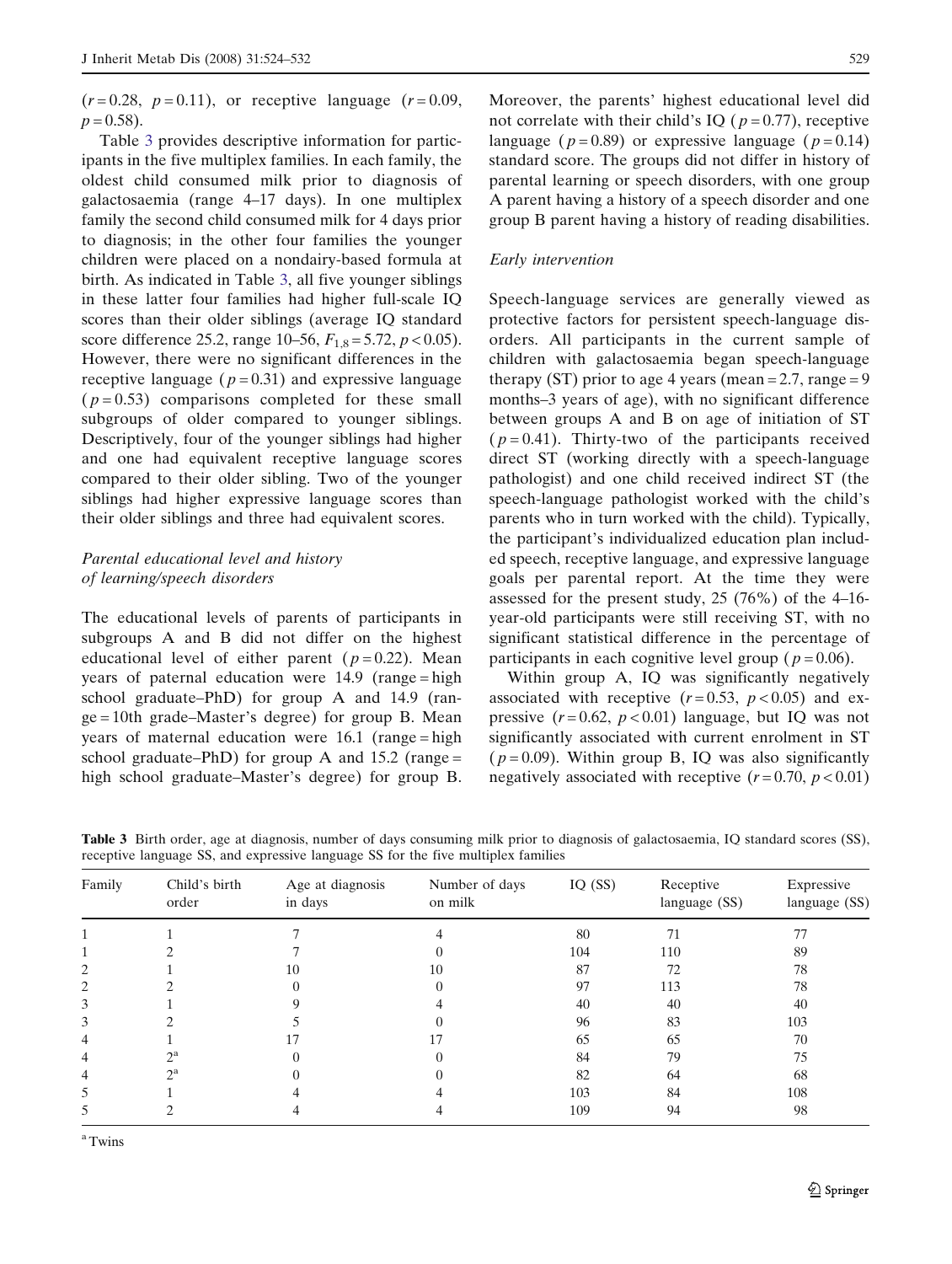<span id="page-6-0"></span>and expressive  $(r=0.54, p<0.05)$  language impairment, but these participants were not more likely than participants in group A to be receiving ST ( $p = 0.65$ ). Therefore, although IQ and language scores were moderately correlated, neither was significantly associated with current enrolment in ST.

## **Discussion**

### Cognition and language

The children with galactosaemia in this sample had a higher prevalence of co-occurring language disorders than would be predicted by the earlier literature on children with speech sound disorders. At preschool age, 46% of children with average cognitive function and a speech sound disorder of unknown origin are estimated to have co-occurring language delay, falling to 11–15% by 6 years of age (Lewis et al [2006](#page-8-0); Shriberg et al [1999\)](#page-8-0). In the present study, more than half (56%) of the participants with average cognition (mean age 7.9 years) and most (88%) of the participants with borderline-low cognition (mean age 8.8 years) had cooccurring speech and language disorders. These findings suggest that that compared to children with speech sound disorders of unknown origin, children with galactosaemia have a 4- to 6-fold greater relative risk for co-occurring language disorders.

Language disorders were clearly associated with low cognitive function in this sample of children with galactosaemia, but more than half (56%) of the children with average cognition had language impairment and two (12%) participants with borderline-low cognition had typical language development. Type of language disorder was also associated with cognition.

Mixed receptive-expressive language disorders were more prevalent in participants with borderline-low cognition (76%) than in children with galactosaemia with average cognition (19%). Expressive language disorders were more prevalent in participants with average cognition (37%) than those with borderlinelow cognition (12%). These findings support those of Waisbren and colleagues ([1983\)](#page-8-0) described previously, based on a sample of 8 children with galactosaemia.

Our finding of an association between cognition and receptive and expressive language status is consistent with the emphasis on language-based items in the K-BIT-2, the WISC-IV, and other measures of IQ. Of interest, however was the lack of significant differences between the verbal and performance IQs for participants in typical versus those in the borderline-low cognitive groups. This dissociation between cognitive and language scores is consistent with multifactorial theories in which both genetic and environmental factors may have prenatal effects in both domains.

#### Genotype and language

The genotype findings in the present study are consistent with the proposal by Shield and colleagues ([2000\)](#page-8-0) that children with galactosaemia with the Q188R/Q/188R genotype are at greater risk than participants with Q188R/other genotypes for lower IQ and language impairment. Two constraints on this interpretation are that all children included in the present study had a history of speech sound disorders and the limited sample of children with known genotypes. Genotype was not limited during subject recruitment for the larger study, which is concerned with possible associations between galactosaemia genotype and apraxia of speech. An additional limitation

Table 4 Comparison of parental educational levels of children with galactosaemia (CWG) in the present study compared to participants with average cognition and language and participants with average cognition and language impairment from Tomblin et al [\(1997](#page-8-0))

| Parental education       | CWG $(\%)$ N = 33 | Language-impaired comparison<br>group $(\%) N = 177$ | Typically developing comparison<br>group $(\%) N = 925$ |
|--------------------------|-------------------|------------------------------------------------------|---------------------------------------------------------|
| Maternal education       |                   |                                                      |                                                         |
| Completed college        | 66.7              | 15.3                                                 | 28.1                                                    |
| Not complete college     | 24.2              | 33.9                                                 | 36.3                                                    |
| Completed high school    | 9.1               | 40.1                                                 | 29.8                                                    |
| Not complete high school | 0.0               | 10.7                                                 | 5.7                                                     |
| Paternal education       |                   |                                                      |                                                         |
| Completed college        | 48.5              | 17.5                                                 | 32.9                                                    |
| Not complete college     | 24.2              | 25.4                                                 | 25.9                                                    |
| Completed high school    | 24.2              | 41.8                                                 | 32.2                                                    |
| Not complete high school | 3.0               | 15.3                                                 | 9.0                                                     |
|                          |                   |                                                      |                                                         |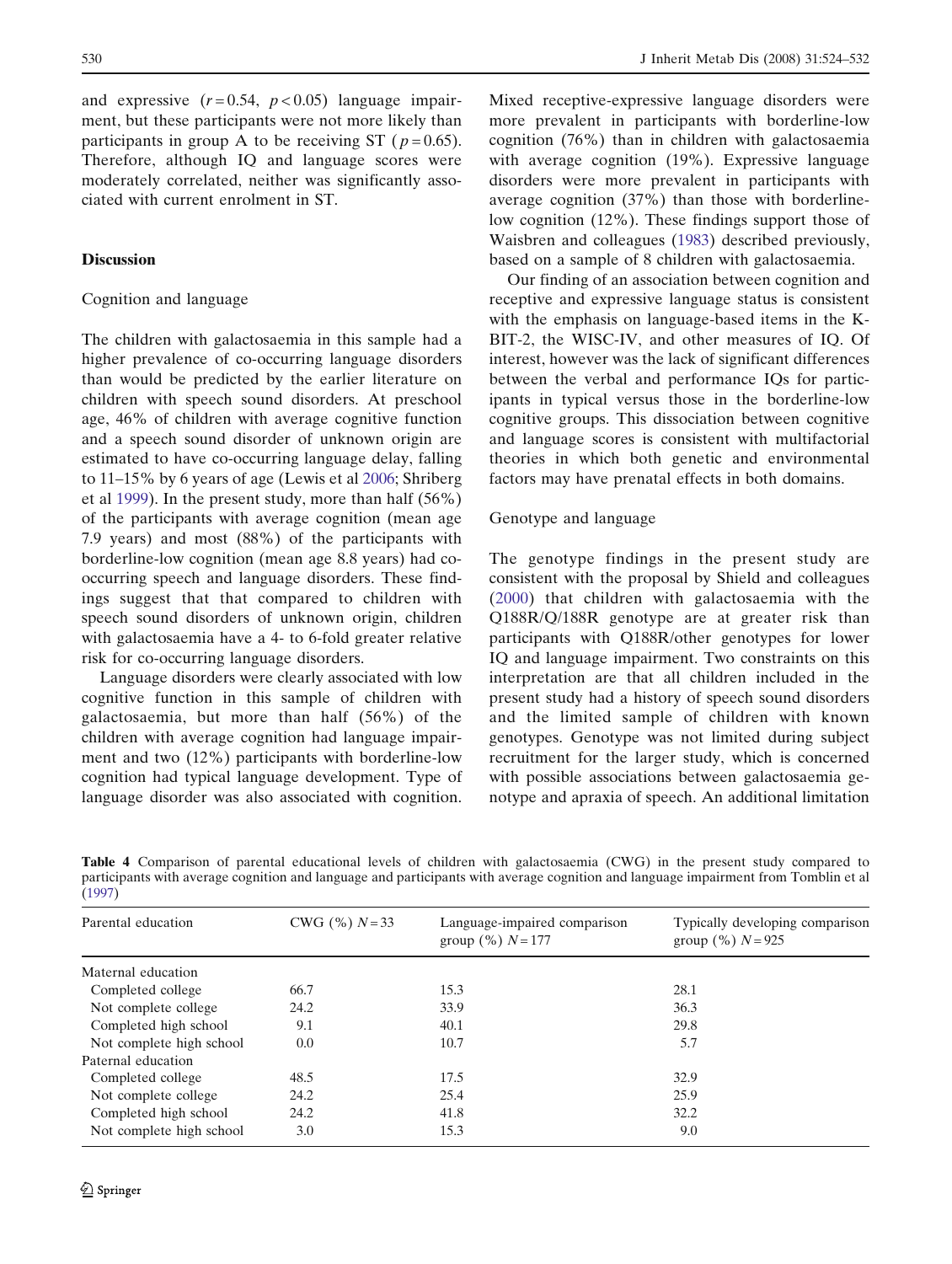in both the study of Shield et al ([2000\)](#page-8-0) and the present study is that the Q188R/other groups comprised more than six different genotypes.

#### Other risk factors and language

Many parents in the present study reported that family members, educators, and physicians had suggested that parents may be attributing their child's disabilities to correlates of galactosaemia when not all problems may necessarily be due to the disease. Findings in the present report suggest that, at least for children with galactosaemia and persistent speech disorders, neurodevelopmental correlates of galactosaemia are strongly associated with persistent language impairment. Notably, children with galactosaemia in both the typical and borderline-low cognitive groups did not have the risk factors for language impairment (parental education, family history of learning disabilities) found in children with speech and language impairment of unknown aetiology (Campbell et al [2003;](#page-8-0) Tomblin et al [1997](#page-8-0)).

Table [4](#page-6-0) provides additional information on the above interpretation. In a study of 177 children with language impairment and 925 controls, Tomblin and colleagues [\(1997](#page-8-0)) reported that the most significant risk factors for language impairment were low parental educational level (incomplete high school) and parental history of speech problems, learning disabilities, and mental retardation. In the present study, the parents of children with galactosaemia were more educated and had fewer speech and learning disabilities than the parents of the children with language disorders and the parents of the control children in the Tomblin et al ([1997\)](#page-8-0) study (Table [4\)](#page-6-0). The high level of parental education in the present study was likely due to sampling bias, whereby more educated parents were more likely to volunteer to participate in this study. Note that such a bias might also lead to an underestimate of the prevalence of language disorders in children with galactosaemia and speech disorders as a decrease in the prevalence of parental risk factors would likely decrease the prevalence of language disorder.

There is great interest in whether the complications from galactosaemia are due to prenatal factors or to exposure to dietary galactose after birth. Two factors support findings from previous studies (Holton [1995;](#page-8-0) Manis et al [1997\)](#page-8-0) suggesting that most damage occurs during the prenatal period: (1) the presence of speech and language disorders in children with galactosaemia who did not consume milk after birth, and (2) the lack of an association of the severity of the IQ deficit and

language disorder with days of milk consumption prior to diagnosis of galactosaemia.

Speech-language intervention and persistent language impairment

The present findings might be interpreted to suggest that the prognosis for children with galactosaemia is not as hopeful as implied by the statement of Webb and colleagues [\(2003](#page-8-0)) that early speech intervention would allow children with galactosaemia to participate in normal mental and behavioural development. The major limitation on generalizations for this question is that a primary inclusionary criterion for participation in the current study was persistent speech disorder. Limiting generalization to such participants, we note that of the 97% of children with galactosaemia in the present study who received direct speech therapy beginning in their preschool years, most (76%) continued to receive speech therapy at the time of testing. Although all of the parents reported that their child continued to make measurable gains in speech therapy, more than half (56%) of the participants in typical group and 88% of participants in the borderline-low cognitive group had persistent language impairments.

# Conclusion

The results of the current study indicate that the majority of children with galactosaemia and a history of speech sound disorders have persistent language disorders that are related to, but not the direct result of, low cognition. Children with galactosaemia with speech disorders and average cognition are more likely to have expressive language disorders only, whereas children with galactosaemia with speech disorder and borderline-low cognition are more likely to have mixed receptive-expressive language disorders. These language impairments appear to arise in the absence of familial risk factors and to persist even with early speech-language intervention. Findings suggest that prenatal factors contribute to cognitive and language disorders and underscore the need for future longitudinal and sibling studies to examine the effect of postnatal exposure to dietary galactose.

Acknowledgements We wish to express our appreciation to the children and their families who so generously agreed to participate, to our laboratory colleagues at the University of Wisconsin-Madison, including Jane McSweeney and Heather Lohmeier, and to the graduate students at Washington State University-Spokane and Eastern Washington University for